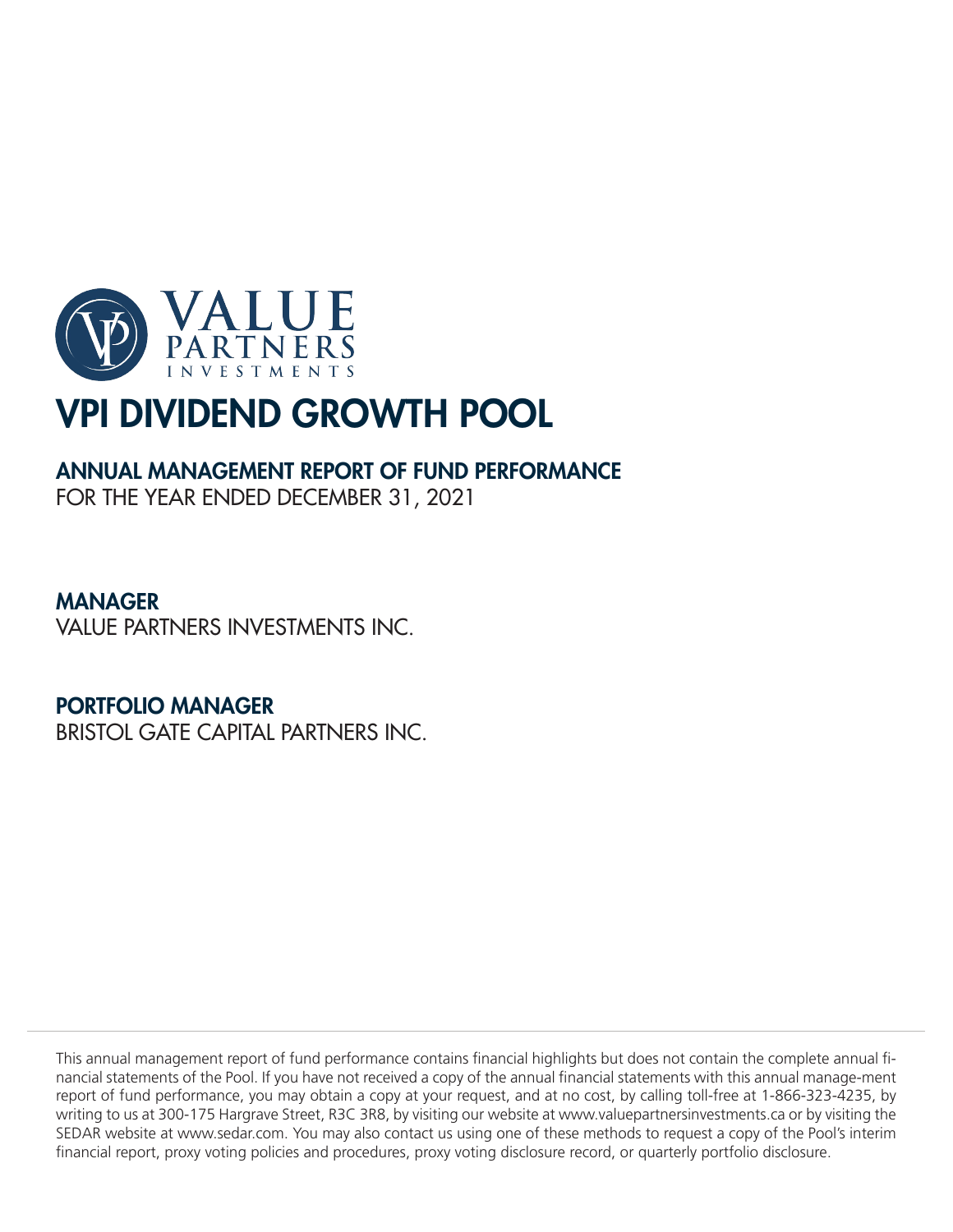

### **Annual Management Discussion of Fund Performance**

March 21, 2022

### **Investment Objective and Strategies**

VPI Dividend Growth Pool's objective is to generate long-term growth of income and capital by investing primarily in a concentrated portfolio of publicly traded equity securities of companies that are expected to pay a growing dividend.

In order to achieve its investment objective, the Portfolio Manager invests in a concentrated portfolio of dividend-paying, large capitalization equities. The Portfolio Manager uses its proprietary quantitative methodology to predict dividend growth in order to identify attractive investment opportunities. Investment opportunities are ranked based on expected dividend growth over the next fiscal year and the highest subset of expected dividend growers are investigated further via the Portfolio Manager's fundamental research process, Productive Capital Analysis™, to assess possible inclusion in the portfolio. The Portfolio Manager attempts to invest in high expected dividend growth businesses, that are of high quality and reasonable valuations. The Portfolio Manager currently intends to focus the portfolio on securities included in the S&P 500 Index but has discretion to invest the Pool's portfolio in equity securities of entities located anywhere in the world.

#### **Risk**

The Pool is considered suitable for investors with a medium tolerance for risk. The risks of investing in the Pool remain as discussed in the Prospectus.

General market risks remain elevated. Over the period, 10-year U.S. Treasury yields increased from 0.92% to 1.51%. Inflation ended the year at 6.8%, the fastest annual rate since 1982. Supply-chain issues related to COVID-19 were substantial and remained unresolved as of the end of the period. U.S. job openings were at or near all-time highs as labour became scarce. The market's price-to-earnings multiple fell from over 30 times in 2020 to less than 25 times at the end of 2021. Despite some expectations, corporate profit margins did not collapse as a result of the inflationary environment, but instead reached new highs as companies either benefited from or adapted to the changing environment. Valuations declined as earnings increased. Lowerprofitability, higher-volatility companies provided the highest returns early in the year, but this trend eventually normalized, with higher-profitability, higher-quality and growth stocks all regaining ground.

#### **Results of Operations**

Net assets of the Pool increased by approximately \$116.5 million for the year ended December 31, 2021 due to a \$48.9 million increase in net assets from operations and \$67.6 million in net sales to unitholders. The increase in net assets from operations was due to \$45.2 million of unrealized appreciation, dividend and interest income of \$2.1 million and \$4.5 million in net realized gains on the sale of investments. This was offset by a \$2.9 million of management fees and operating expenses.

There were a few changes made to the Pool's equity holdings during the year. The following table summarizes the businesses that were added and/or removed from the portfolio:

| Additions                | Dispositions |  |
|--------------------------|--------------|--|
| Advance Auto Parts       | CME Group    |  |
| Applied Materials        | Danaher      |  |
| Thermo Fisher Scientific | Tyson Foods  |  |
|                          |              |  |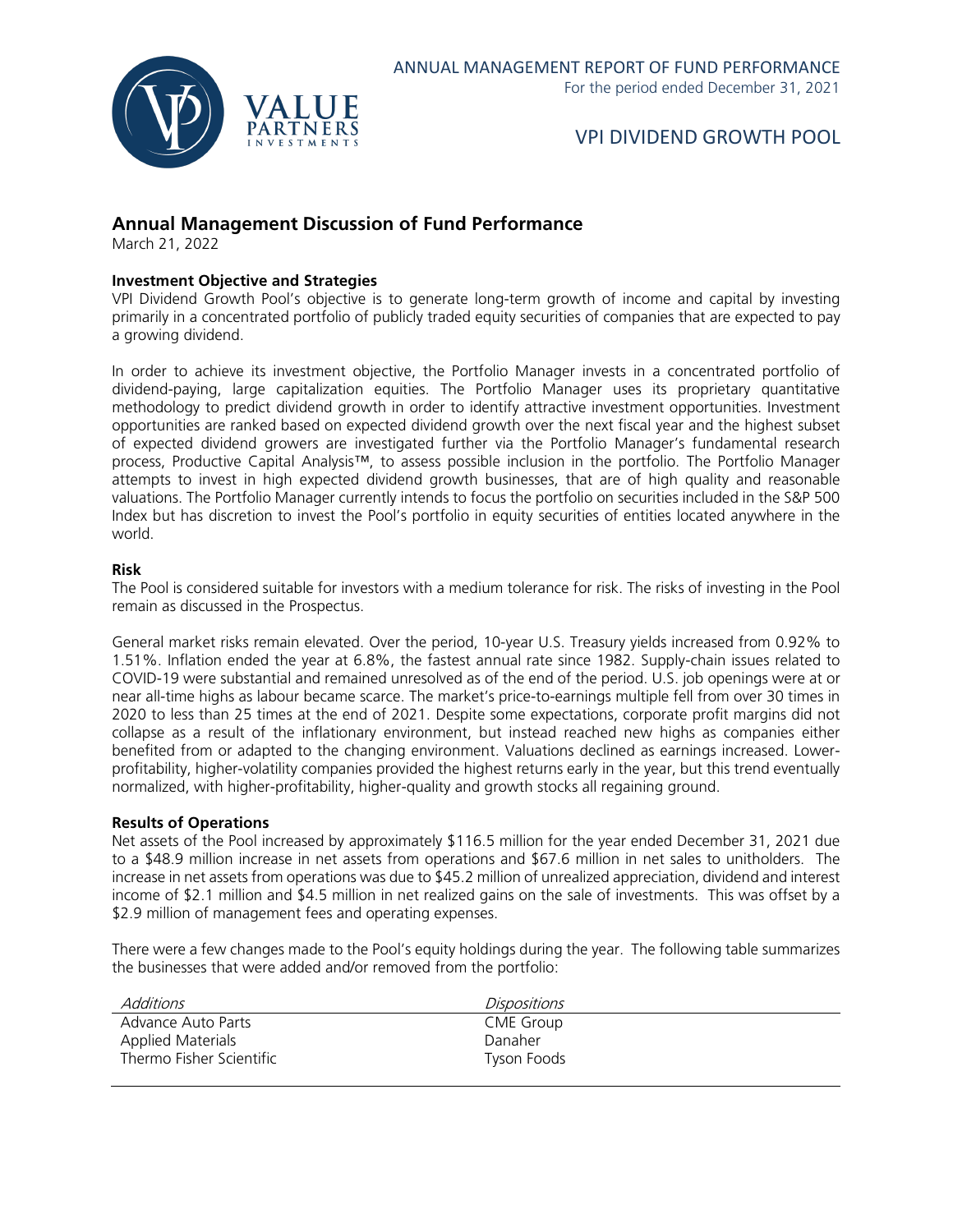

### **Results of Operations (continued)**

All holdings were brought back to equal weights in early January and April. The Portfolio Manager introduced a threshold based rebalancing process from strict equal weighting during third quarter. As expected, the move to thresholds resulted in a reduction in quarterly trading activity, with only Activision being brought back to an equal weighting in October by trimming positions in Intuit and Zoetis.

As a result of these decisions, additions/trimming of existing holdings and changes in market values during the period, there were some notable shifts in the sector allocation from the beginning of the year as indicated in the following table:

| Sector                             | Increase | Sector                          | Decrease |
|------------------------------------|----------|---------------------------------|----------|
| Pharmaceuticals & Biotechnology    | $6.4\%$  | Food, Beverage & Tobacco        | 4.5%     |
| Retailing                          | 5.5%     | Healthcare Equipment & Services | 4.3%     |
| Semiconductors & Equipment         | $3.2\%$  | Diversified Financials          | $4.1\%$  |
| Other Net Assets                   | $2.1\%$  | Software & Services             | 1.7%     |
| Materials                          | $0.9\%$  | <b>Consumer Services</b>        | 1.4%     |
| Real Estate                        | 0.7%     | Capital Goods                   | 1.3%     |
| Commercial & Professional Services | $0.2\%$  | Media & Entertainment           | $1.1\%$  |
|                                    |          | Cash                            | 0.6%     |

The series of the Pool experienced a gain in the range of 26.5% to 29.1% relative to the 27.6% gain of the S&P 500 Total Return Index (CAD). In terms of the Pool's dividend growth investment strategy, the trailing 12 month median dividend growth of the Pool's holdings was 12.0% at year-end compared to the S&P 500 constituent median 6.2% and actual cash dividend growth of 2.7%.

The Pool's underweight positions in the Communication Services and Consumer Staples sectors, and overweight position in Information Technology, were primary contributors to performance. Security selection in the Health Care, Materials and Consumer Discretionary sectors was also a top contributor. The investment factors that contributed most to performance were quality-related (profitability, volatility and earnings variability).

#### **Revenues and Expenses**

Revenues of the Pool for the year included \$2.1 million of dividend and interest income. These were offset by management fees and operating expenses of \$2.9 million during the year.

The realized gain on sale of investments of \$4.5 million is attributable to three completed dispositions as well as several partial dispositions of shares from the portfolio during the year. Dividends received from each of these holdings while in the Pool are in addition to the gain/loss.

| Holding                     | Approximate<br><b>Holding Period</b> | <b>Proceeds</b><br>(millions \$) | Cost<br>(millions \$) | <b>Realized Gain (Loss)</b><br>(millions \$) |
|-----------------------------|--------------------------------------|----------------------------------|-----------------------|----------------------------------------------|
| <b>CME Group</b>            | 1.0 years                            | 8.9                              | 8.0                   | 0.9                                          |
| Danaher                     | 1.2 years                            | 6.3                              | 5.0                   | 1.3                                          |
| Tyson Foods                 | 1.1 years                            | 5.9                              | 6.4                   | (0.5)                                        |
| <b>Partial Dispositions</b> | n/a                                  | 12.9                             | 10.1                  | 2.8                                          |
|                             |                                      | 34.0                             | 29.5                  | 4.5                                          |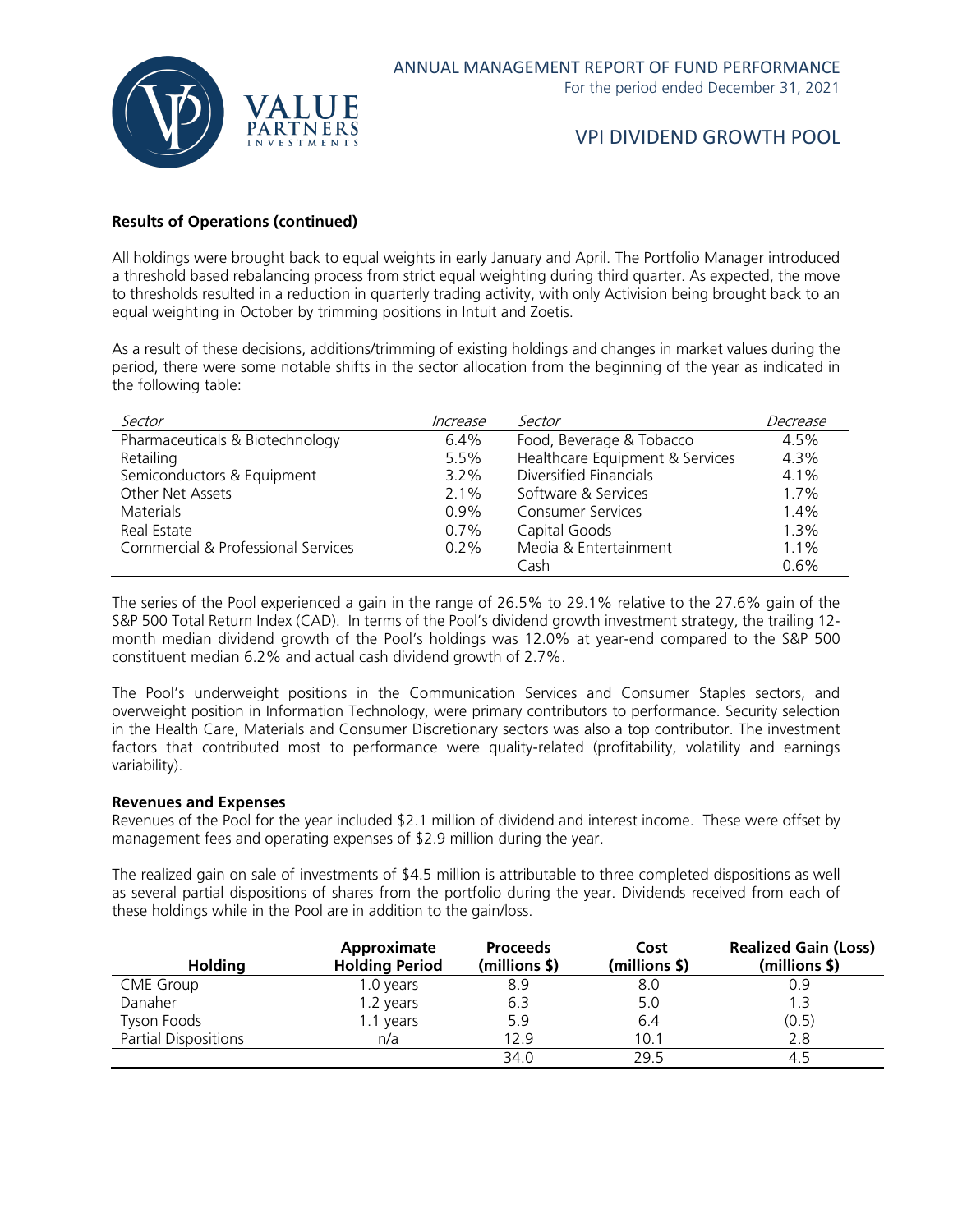

### **Recent Developments**

Economic Conditions

In a world where real yields on many government and corporate bonds are negative and general market risks remain elevated (valuations, fed tightening, inflation, etc.), the Portfolio Manager believes its high dividend growth strategy is increasingly attractive to investors with income requirements, particularly those who can withstand some of the daily volatility of public stock prices and stay focused on compounding income over long periods of time.

Although unemployment rates have began to fall, there is and will continue to be a tight labor market for high skilled, high-level jobs, which in turn could potentially stall economic productivity and growth. The Portfolio Manager suspects challenges will persist as economies continue rebounding from the negative effects of COVID, inventories get rebuilt, inflationary pressures are maintained and economic growth rolls on.

As at the time of this report, there is currently a heightened degree of risk related to the military conflict between Russia and the Ukraine. The Russian invasion has created significant uncertainty for the markets, interest rates, globalization, and future government spending. As a result of the conflict, some of the Pool's holdings could be negatively impacted. Given the quickly evolving situation, the Portfolio Manager will continue to monitor the conflict and the potential impacts to the securities held within the Pool.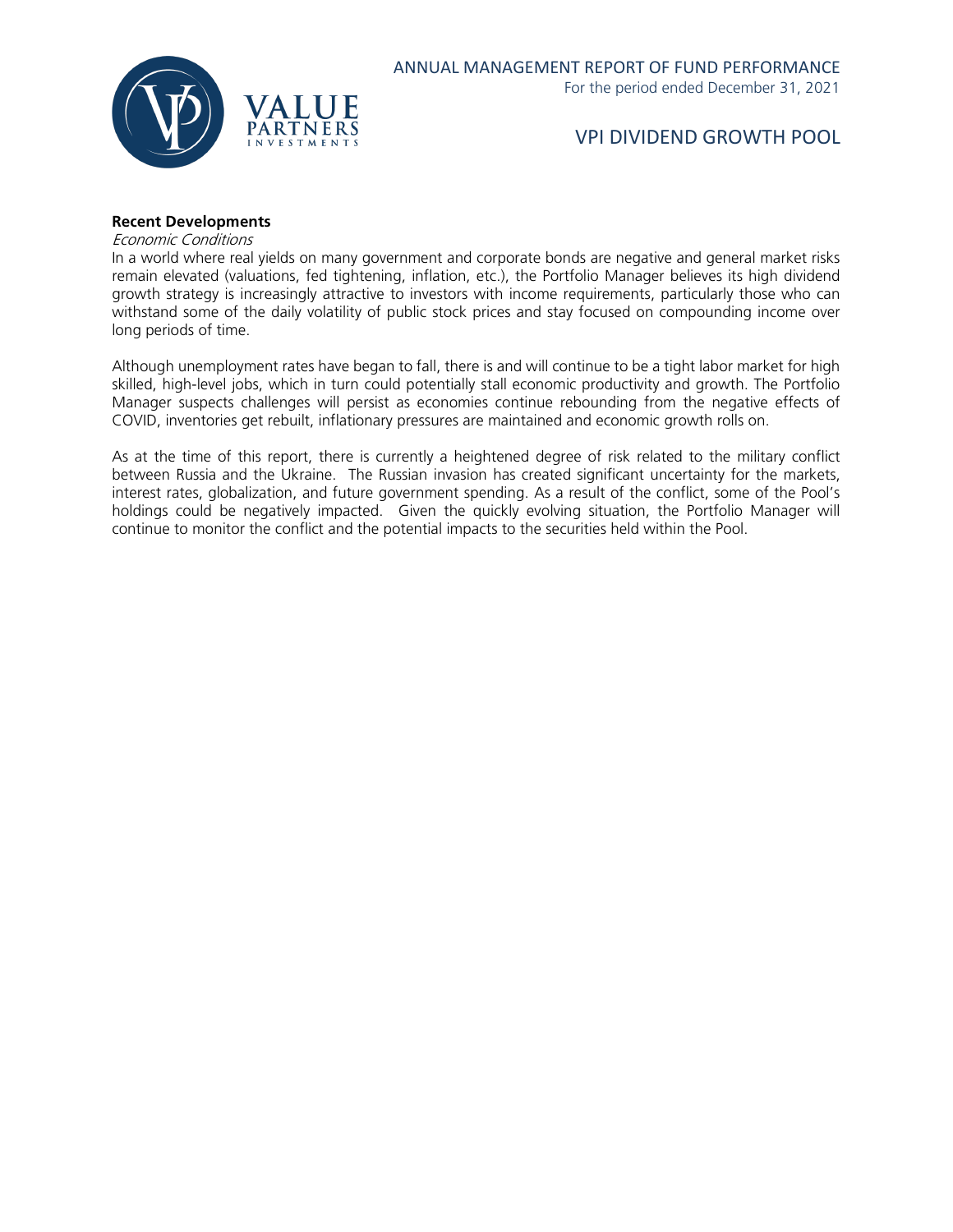

For the period ended December 31, 2021

## VPI DIVIDEND GROWTH POOL

| 94.5%   | Cash                               | 1.8%              |
|---------|------------------------------------|-------------------|
| 3.8%    | Other Net Assets                   | $-0.1%$           |
|         |                                    |                   |
| 21.4%   | Commercial & Professional Services | 4.7%              |
| 13.7%   | Diversified Financials             | 4.7%              |
| 13.0%   | Real Estate                        | 4.6%              |
| 10.6%   |                                    | 3.8%              |
| $8.1\%$ | Media and Entertainment            | 3.5%              |
| $5.2\%$ | Cash                               | 1.8%              |
| $5.0\%$ | Other Net Assets                   | $-0.1%$           |
|         |                                    | Consumer Services |

### **Top 25 Holdings**

|                                      | Percentage of     |
|--------------------------------------|-------------------|
| <b>Issuer</b>                        | <b>Net Assets</b> |
| Zoetis Inc.                          | 5.4%              |
| Thermo Fisher Scientific Inc.        | 5.2%              |
| The Sherwin-Williams Company         | 5.2%              |
| Broadcom Inc.                        | 5.1%              |
| UnitedHealth Group Incorporated      | 5.0%              |
| Microsoft Corporation                | 4.9%              |
| The Home Depot, Inc.                 | 4.9%              |
| Intuit Inc.                          | 4.9%              |
| Cintas Corporation                   | 4.7%              |
| Moody's Corporation                  | 4.7%              |
| Advance Auto Parts, Inc.             | 4.6%              |
| American Tower Corporation           | 4.6%              |
| Broadridge Financial Solutions, Inc. | 4.4%              |
| Roper Technologies, Inc.             | 4.4%              |
| <b>Dollar General Corporation</b>    | 4.3%              |
| Applied Materials, Inc.              | 4.2%              |
| <b>Starbucks Corporation</b>         | 3.8%              |
| Allegion plc                         | 3.8%              |
| Visa Inc.                            | 3.6%              |
| Texas Instruments Incorporated       | 3.6%              |
| Mastercard Incorporated              | 3.5%              |
| Activision Blizzard, Inc.            | 3.5%              |
| Cash                                 | 1.8%              |
| Other Net Assets                     | $-0.1%$           |
| Total                                | 100.0%            |

The above summary of investment portfolio may change due to ongoing portfolio transactions of the Pool. An update will be made available within 60 days of each subsequent quarter-end.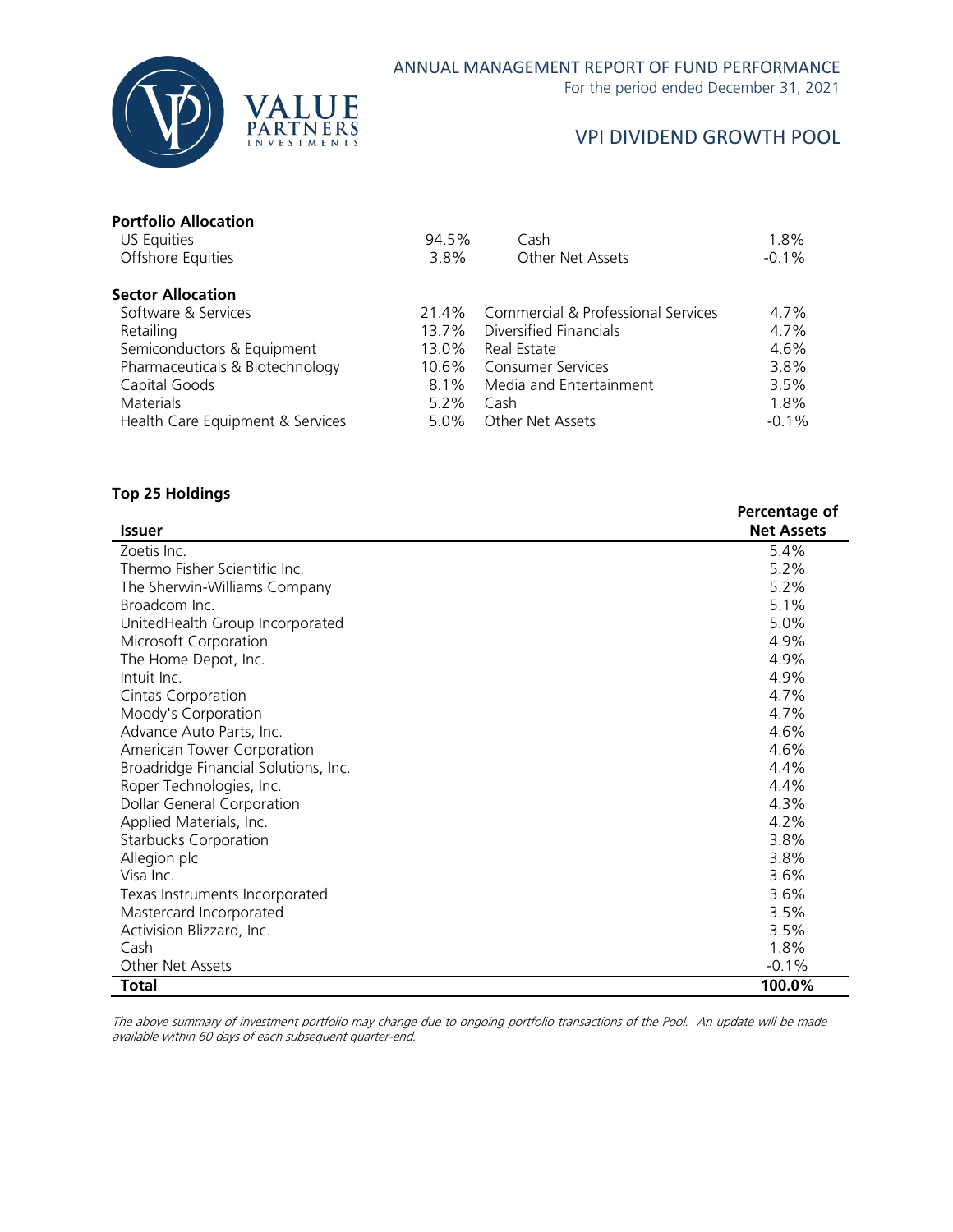

### **Past Performance**

The historical performance information shown below assumes that all distributions were reinvested in the Pool and does not account for any sales, redemptions, distributions or optional charges or income taxes payable by an investor that would have reduced returns. Mutual fund returns are not guaranteed, their values change frequently and past performance may not be repeated.

#### **Year-by-Year Returns**

The bar charts below show the performance of each series of the Pool (net of fees) for the year ended December 31, 2021, and for previous years ended December 31 or since inception to December 31. It shows in percentage terms, how an investment made on January 1 or on inception would have increased or decreased by the end of the respective periods.



Series O



(1) 2019 return is since inception on November 6, 2019.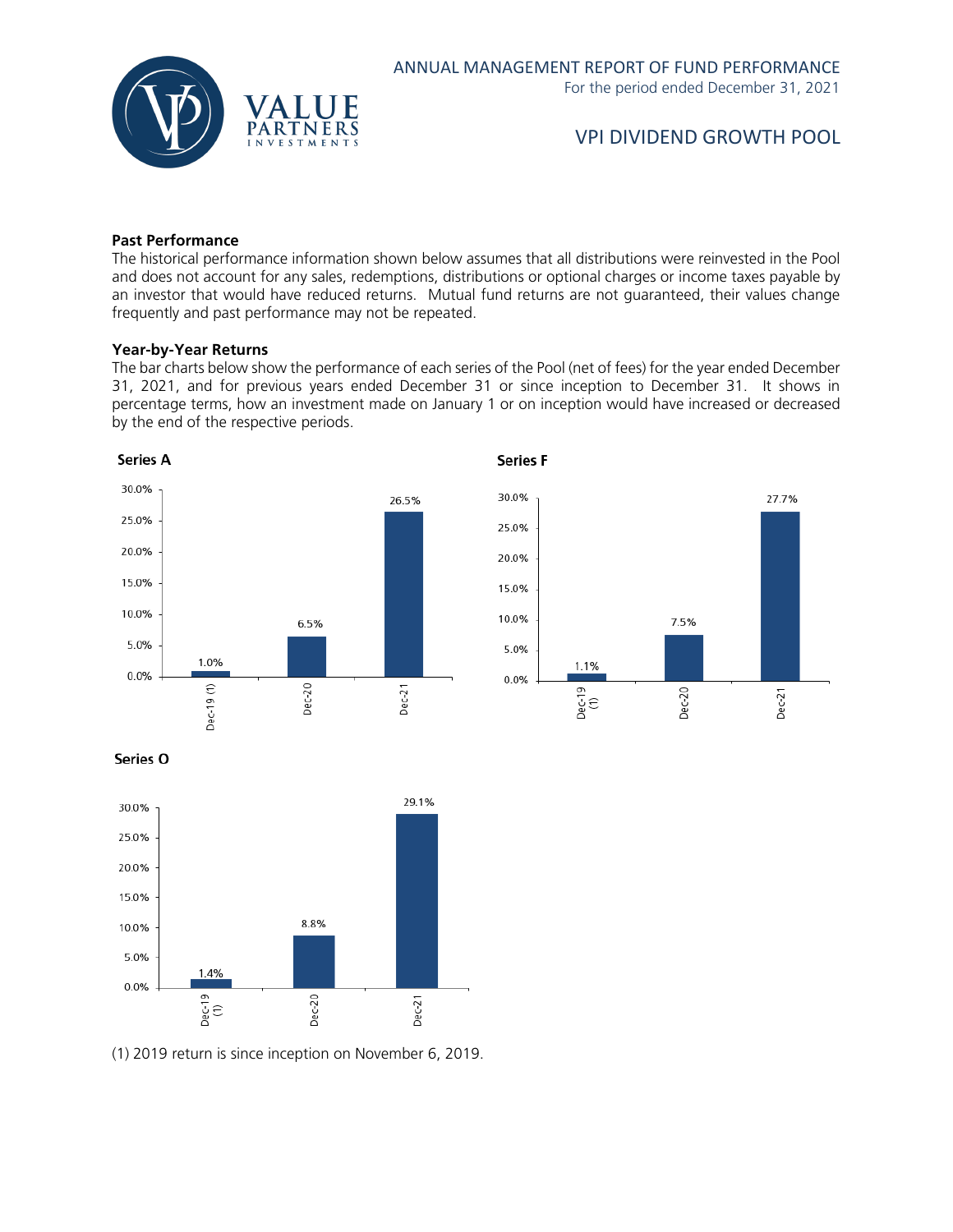

### **Annual Compound Returns**

The following table shows the annual compound total return of each series of the Pool compared to the S&P 500 Index (CAD\$) for the periods shown ended December 31, 2021. All index returns are calculated on a total return basis, meaning that performance was calculated under the assumption that all distributions were reinvested.

|                                                                | 1 Year | <b>Since</b><br>Inception |
|----------------------------------------------------------------|--------|---------------------------|
| Series A <sup>(1)</sup> ( <i>Inception: November 6, 2019</i> ) | 26.5%  | 15.4%                     |
| S&P 500 Index (CAD\$)                                          | 27.6%  | 22.3%                     |
| Series $F^{(1)}$ (Inception: November 6, 2019)                 | 27.7%  | 16.4%                     |
| S&P 500 Index (CAD\$)                                          | 27.6%  | 22.3%                     |
| Series $O^{(1)}$ (Inception: November 6, 2019)                 | 29.1%  | 17.9%                     |
| S&P 500 Index (CAD\$)                                          | 27.6%  | 22.3%                     |

(1) The percentage return differs for each series because the management fee rate and expenses differ for each series.

The S&P 500 Index has been widely regarded as the best single gauge of the large cap U.S. equities market since the Index was first published in 1957. The Index includes 500 leading companies in leading industries of the U.S. economy, capturing approximately 80% coverage of available market capitalization.

#### **Management Fees**

The Pool pays an annual management fee on each of its series (excluding Series O) to Value Partners Investments Inc. ("the Manager"). The management fee is calculated daily as a percentage of the net asset value of each series as of the close of business on each business day. In consideration for the management fees, the Manager may pay a percentage sales commission and/or trailing commission to registered dealers or brokers for units bought and held in the Pool depending on which series of units were purchased. The Manager also pays a portion of the management fee to the Portfolio Manager for its services in managing the investment portfolio.

For the period ended December 31, 2021, approximately 36% of the management fee revenues received by the Manager from the Pool were paid to registered dealers and brokers as sales and/or trailing commissions. Since each series may have a different commission structure, this percentage may vary by series. For unitholders eligible for the Management Fee Reduction Program, approximately 22% of the gross management fees were returned to unitholders as management fee rebates. The remainder of the management fee revenue, after payment of fees to the Portfolio Manager for its services, was retained by the Manager for corporate purposes.

#### **Related Party Transactions**

Value Partners Investments Inc. is the manager of the Pool and is responsible for the overall business and operations of the Pool. For the period ended December 31, 2021 the Pool paid \$2.3 million in management fees (excluding taxes) to the Manager. In addition, the Manager also held 1 Series A unit, 50,479 Series F units and 1 Series O unit as of December 31, 2021.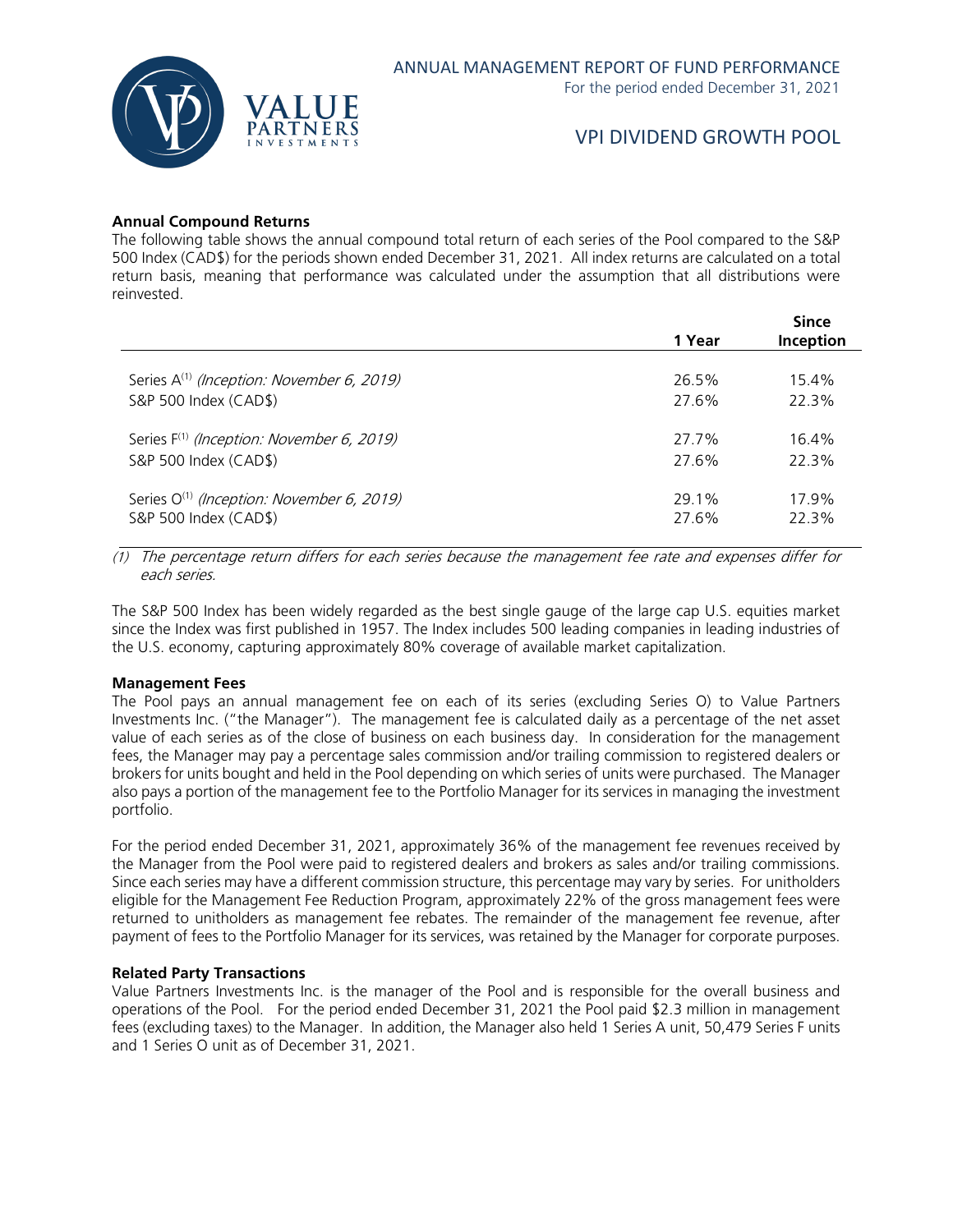

### **Financial Highlights**

The following tables show selected key financial information about each series of the Pool and are intended to help you understand the Pool's financial performance for the past year ended December 31 or since inception to December 31. This information is derived from the Pool's audited annual financial statements and is not intended to be a reconciliation of the net asset value per unit.

### **The Pool's Net Assets Per Unit (\$)(1)**

| <b>Series A</b>                                | December 31                                | December 31              | December 31                        |  |
|------------------------------------------------|--------------------------------------------|--------------------------|------------------------------------|--|
|                                                | 2021                                       | 2020                     | 2019                               |  |
| Net assets, beginning of period <sup>(4)</sup> | 10.75                                      | 10.10                    | 10.00                              |  |
|                                                |                                            |                          |                                    |  |
| Increase (decrease) from                       |                                            |                          |                                    |  |
| operations:                                    |                                            |                          |                                    |  |
| Total revenue                                  | 0.13                                       | 0.10                     |                                    |  |
| Total expenses                                 | (0.26)                                     | (0.24)                   | (0.04)                             |  |
| Realized gains (losses) for the period         | 0.29                                       | (0.45)                   |                                    |  |
| Unrealized gains (losses) for the period       | 2.79                                       | 1.73                     | 0.01                               |  |
| <b>Total increase (decrease) from</b>          | 2.95                                       | 1.14                     | (0.03)                             |  |
| operations <sup>(2)</sup>                      |                                            |                          |                                    |  |
|                                                |                                            |                          |                                    |  |
| <b>Distributions:</b>                          |                                            |                          |                                    |  |
| From net investment income                     |                                            |                          | (0.01)                             |  |
| (excluding dividends)                          |                                            |                          |                                    |  |
| From dividends                                 |                                            |                          |                                    |  |
| From capital gains                             |                                            |                          |                                    |  |
| Return of capital                              |                                            |                          |                                    |  |
| Total annual distributions <sup>(3)</sup>      |                                            |                          | (0.01)                             |  |
|                                                |                                            |                          |                                    |  |
| Net assets, end of period                      | 13.60                                      | 10.75                    | 10.10                              |  |
|                                                |                                            |                          |                                    |  |
|                                                |                                            |                          |                                    |  |
|                                                | December 31                                | December 31              | December 31                        |  |
| <b>Series F</b>                                | 2021                                       | 2020                     | 2019                               |  |
|                                                | 10.85                                      |                          | 10.00                              |  |
| Net assets, beginning of period <sup>(4)</sup> |                                            | 10.10                    |                                    |  |
|                                                |                                            |                          |                                    |  |
| Increase (decrease) from                       |                                            |                          |                                    |  |
| operations:                                    |                                            | 0.10                     |                                    |  |
| Total revenue                                  | 0.13                                       |                          | (0.01)                             |  |
| Total expenses                                 | (0.15)                                     | (0.15)                   | (0.03)<br>$\overline{\phantom{a}}$ |  |
| Realized gains (losses) for the period         | 0.29                                       | (0.43)                   |                                    |  |
| Unrealized gains (losses) for the period       | 2.86                                       | 1.75                     | 0.11                               |  |
| <b>Total increase (decrease) from</b>          | 3.13                                       | 1.27                     | 0.07                               |  |
| operations <sup>(2)</sup>                      |                                            |                          |                                    |  |
|                                                |                                            |                          |                                    |  |
| <b>Distributions:</b>                          |                                            |                          |                                    |  |
| From net investment income                     |                                            |                          | (0.02)                             |  |
| (excluding dividends)                          |                                            |                          |                                    |  |
| From dividends                                 |                                            |                          |                                    |  |
| From capital gains                             |                                            |                          |                                    |  |
| Return of capital                              | $\overline{\phantom{a}}$<br>$\overline{a}$ | $\overline{\phantom{a}}$ | $\overline{\phantom{a}}$           |  |
| Total annual distributions <sup>(3)</sup>      |                                            | $\overline{\phantom{0}}$ | (0.02)                             |  |
| Net assets, end of period                      | 13.85                                      | 10.85                    | 10.10                              |  |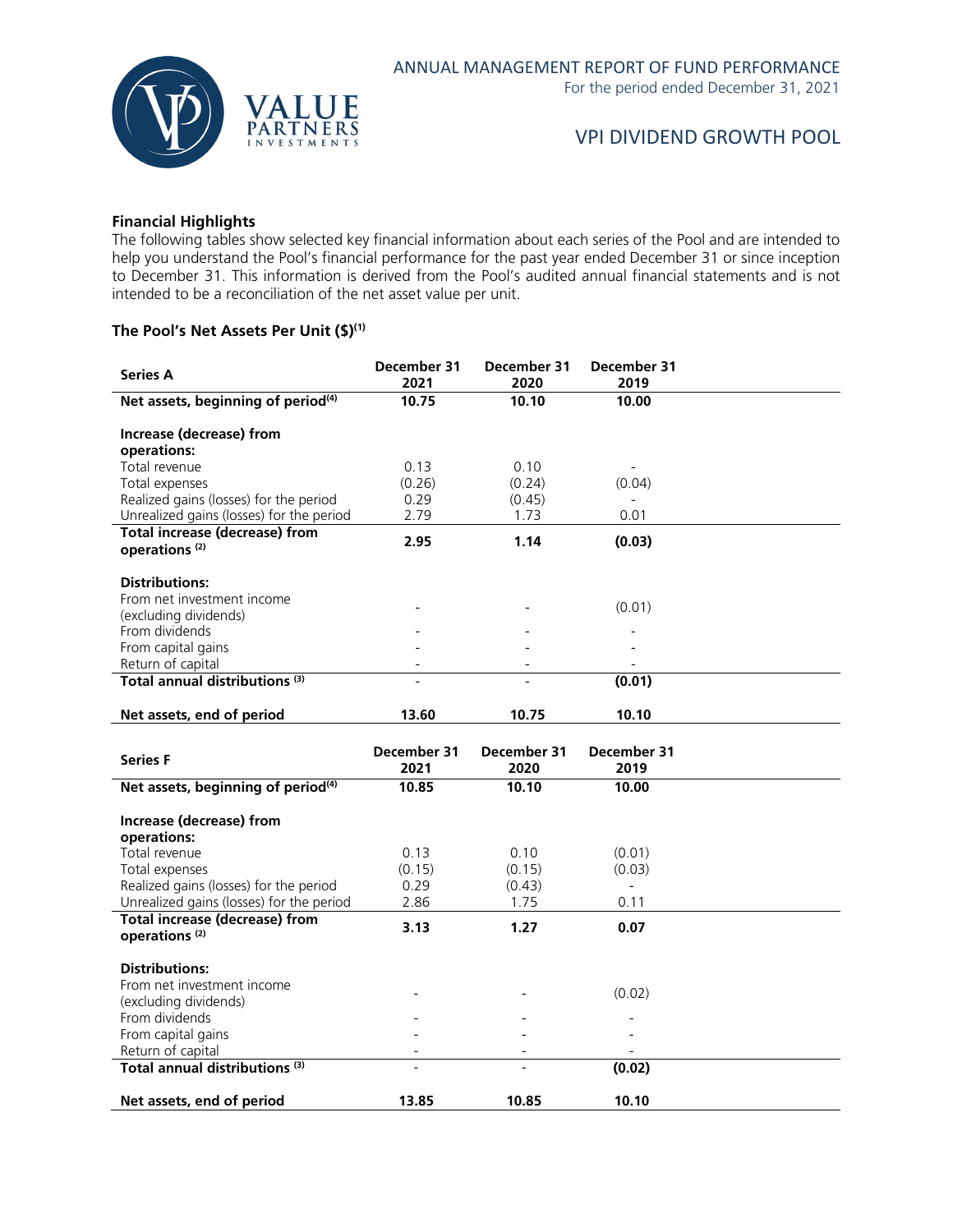

For the period ended December 31, 2021

## VPI DIVIDEND GROWTH POOL

### **Financial Highlights (continued)**

| Series O                                                                     | December 31<br>2021 | December 31<br>2020 | December 31<br>2019 |  |
|------------------------------------------------------------------------------|---------------------|---------------------|---------------------|--|
| Net assets, beginning of period $(4)$                                        | 11.02               | 10.13               | 10.00               |  |
| Increase (decrease) from<br>operations:                                      |                     |                     |                     |  |
| Total revenue                                                                | 0.12                | 0.08                | 0.01                |  |
| Total expenses                                                               |                     |                     | (0.01)              |  |
| Realized gains (losses) for the period                                       | 0.27                | (0.27)              |                     |  |
| Unrealized gains (losses) for the period                                     | 2.99                | 1.86                | 0.01                |  |
| <b>Total increase (decrease) from</b><br>operations <sup>(2)</sup>           | 3.38                | 1.67                | 0.01                |  |
| <b>Distributions:</b><br>From net investment income<br>(excluding dividends) |                     |                     | (0.01)              |  |
| From dividends                                                               |                     |                     |                     |  |
| From capital gains                                                           |                     |                     |                     |  |
| Return of capital                                                            |                     |                     |                     |  |
| Total annual distributions <sup>(3)</sup>                                    |                     |                     | (0.01)              |  |
| Net assets, end of period                                                    | 14.23               | 11.02               | 10.13               |  |

(1) This information is derived from the Pool's audited annual financial statements.

(2) Net assets and distributions are based on the actual number of units outstanding at the relevant time. The increase/decrease from operations is based on the weighted average number of units outstanding over the financial period. (3) Distributions were paid in cash/reinvested in additional units of the Pool, or both.

(4) The Pool began operations on November 6, 2019.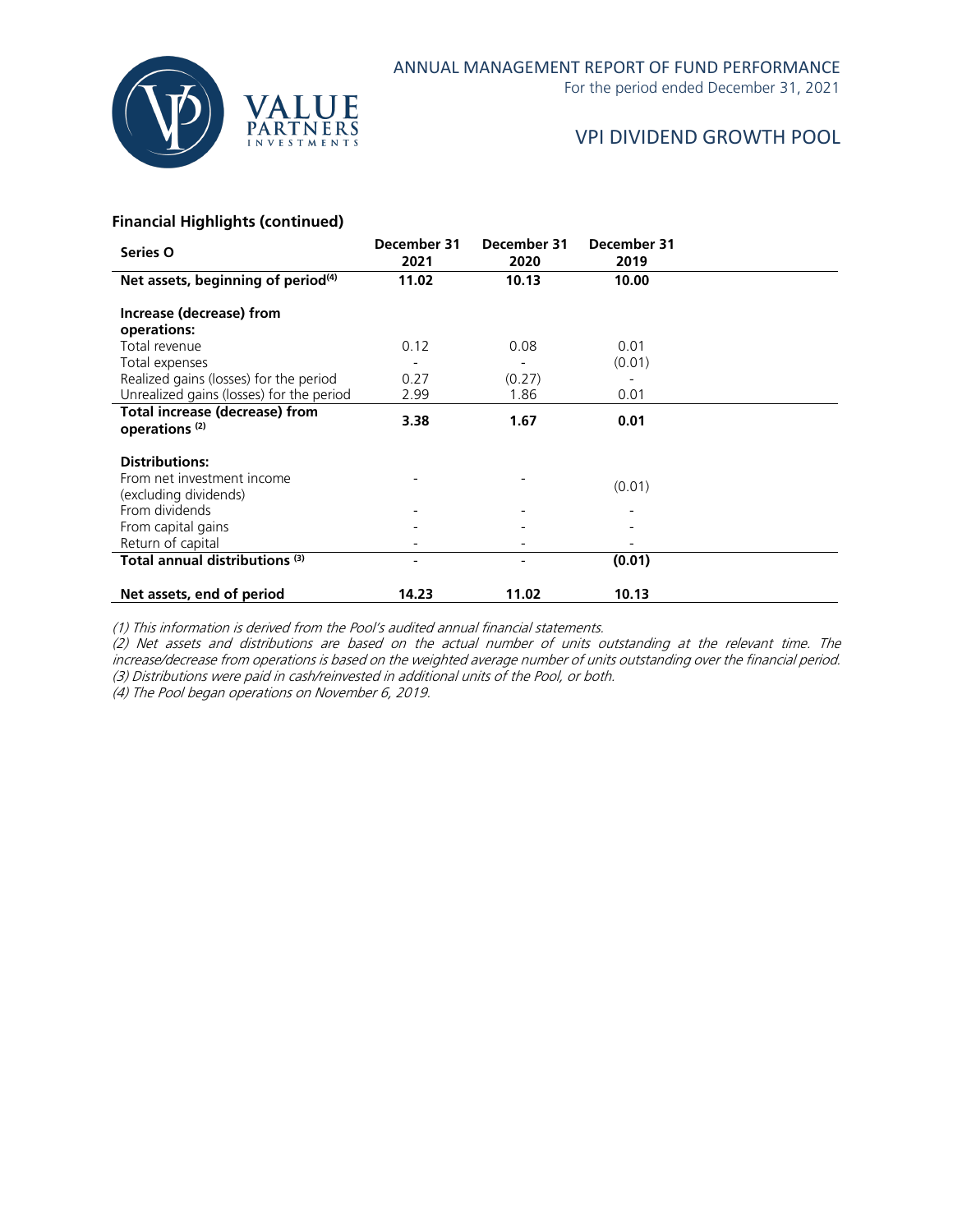

### **Ratios and Supplemental Data**

| <b>Series A</b>                                                     | December 31<br>2021 | December 31<br>2020 | December 31<br>2019 |  |
|---------------------------------------------------------------------|---------------------|---------------------|---------------------|--|
| Total net asset value (000's) (1)                                   | \$131,549           | \$76,017            | \$9,175             |  |
| Number of units outstanding<br>$(000's)^{(1)}$                      | 9,676               | 7,072               | 909                 |  |
| Management expense ratio <sup>(2)</sup><br>Management expense ratio | 2.03%               | 2.20%               | 2.25%               |  |
| before waivers or absorptions                                       | 2.03%               | 2.20%               | 4.04%               |  |
| Trading expense ratio <sup>(3)</sup>                                | $0.00\%$            | 0.02%               | 0.01%               |  |
| Portfolio turnover rate (4)                                         | 18.01%              | 24.78%              | 4.21%               |  |
| Net asset value per unit (1)                                        | \$13.60             | \$10.75             | \$10.10             |  |

| <b>Series F</b>                                                     | December 31<br>2021 | December 31<br>2020 | December 31<br>2019 |  |
|---------------------------------------------------------------------|---------------------|---------------------|---------------------|--|
| Total net asset value (000's) <sup>(1)</sup>                        | \$58,291            | \$32,382            | \$4,827             |  |
| Number of units outstanding<br>$(000's)^{(1)}$                      | 4,208               | 2,985               | 478                 |  |
| Management expense ratio <sup>(2)</sup><br>Management expense ratio | 1.08%               | 1.26%               | 1.35%               |  |
| before waivers or absorptions                                       | 1.08%               | 1.26%               | 3.88%               |  |
| Trading expense ratio <sup>(3)</sup>                                | $0.00\%$            | $0.02\%$            | 0.01%               |  |
| Portfolio turnover rate (4)                                         | 18.01%              | 24.78%              | 4.21%               |  |
| Net asset value per unit (1)                                        | \$13.85             | \$10.85             | \$10.10             |  |

| Series O                                                            | December 31<br>2021 | December 31<br>2020 | December 31<br>2019 |  |
|---------------------------------------------------------------------|---------------------|---------------------|---------------------|--|
| Total net asset value (000's) (1)                                   | \$59,708            | \$24,625            | \$2,278             |  |
| Number of units outstanding<br>$(000's)^{(1)}$                      | 4,197               | 2,234               | 225                 |  |
| Management expense ratio <sup>(2)</sup><br>Management expense ratio | $0.00\%$            | $0.00\%$            | $0.00\%$            |  |
| before waivers or absorptions                                       | 0.14%               | 0.28%               | 1.96%               |  |
| Trading expense ratio <sup>(3)</sup>                                | $0.00\%$            | $0.02\%$            | 0.01%               |  |
| Portfolio turnover rate (4)                                         | 18.01%              | 24.78%              | 4.21%               |  |
| Net asset value per unit (1)                                        | \$14.23             | \$11.02             | \$10.13             |  |

(1) This information is provided as at the date shown.

(2) Management expense ratio is based on total expenses for the stated period (excluding distributions, commissions and other portfolio transaction costs) and is expressed as an annualized percentage of daily average net assets during the period. In the period a series is established, the management expense ratio is annualized from the date of inception to December 31.

(3) The trading expense ratio represents total commissions and other portfolio transaction costs expressed as an annualized percentage of daily average net assets during the period.

(4) The Pool's portfolio turnover rate indicates how actively the Pool's portfolio manager manages its portfolio investments. A portfolio turnover rate of 100% is equivalent to the Pool buying and selling all of the securities in its portfolio once in the course of the year. The higher the Pool's portfolio turnover rate in a year, the greater the trading costs payable by the Pool in the year, and the greater the chance of an investor receiving taxable capital gains in the year. There is not necessarily a relationship between a high turnover rate and the performance of the Pool.